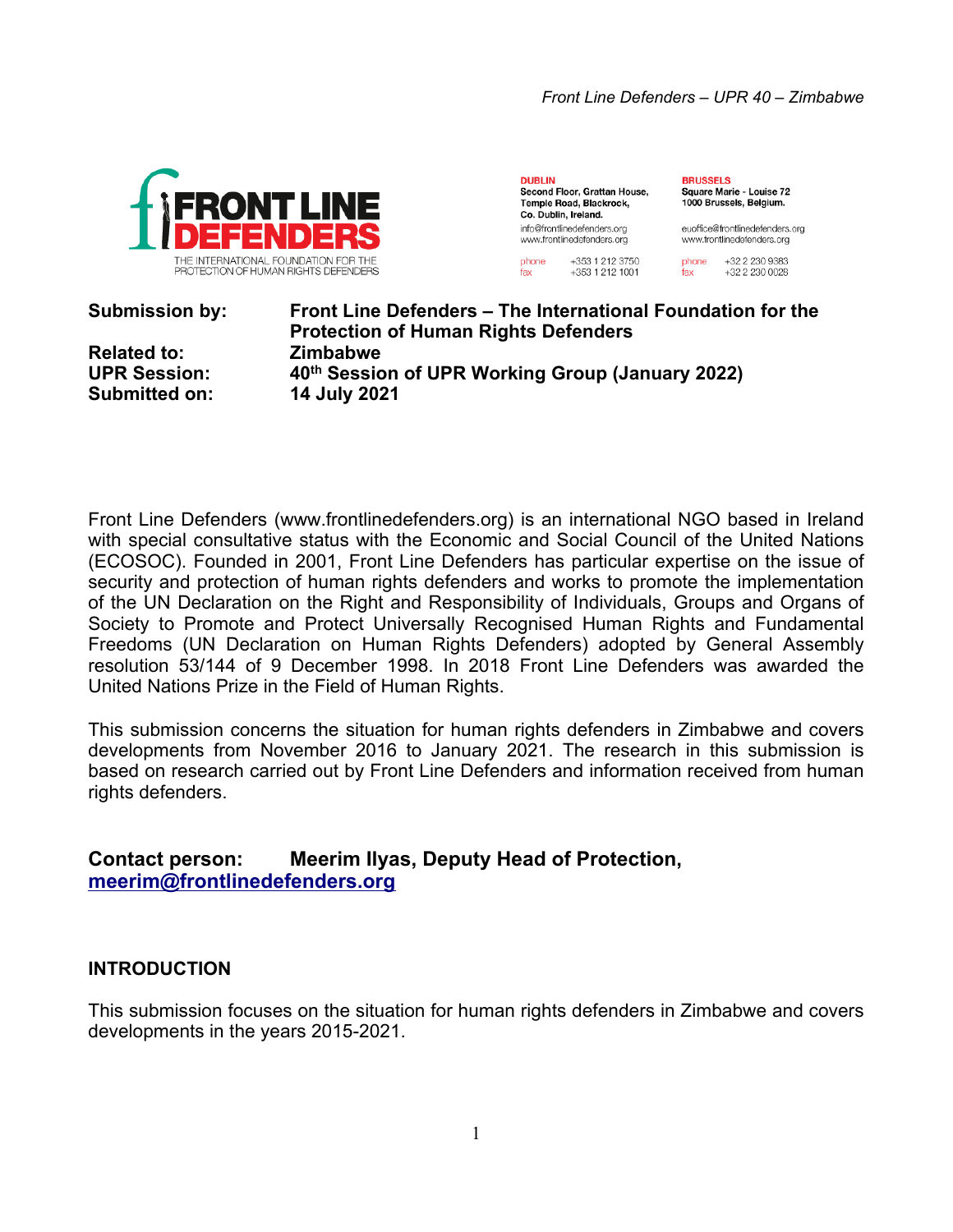Human rights defenders (HRDs) and those working to denounce corruption and uphold civil and political rights have been targeted and subjected to surveillance, threats and arbitrary detention. There were also reports of raids, break-ins and theft, although these incidents occurred less frequently. Human rights organisations have also been targeted through bans and lawsuits supported by the extensive restrictive legislation currently in force in the country.

In the period under review, Front Line Defenders provided support in 80 cases of human rights defenders at risk in Zimbabwe, some of which concerned multiple HRDs or multiple violations. Many of these cases involved judicial harassment. Of concern is the targeting of human rights defenders working on issues related to democracy, good governance and public accountability, LGBTIQ+ rights and labour rights, as well as those working on freedom of speech, documenting human rights abuses, and advocating for transparency.

In the period under review, key concerns are the following:

- $\Box$  Independent human rights organisations and human rights defenders operate in a restrictive legal framework;
- $\Box$  Human rights defenders are subjected to police harassment, threats and surveillance, including arbitrary arrest and detention;
- $\Box$  Politically motivated violence against human rights defenders working on corruption, good governance and accountability of state actors.

### **I. DEVELOPMENTS SINCE THE LAST UPR**

1. In the last UPR cycle (November 2016), Zimbabwe supported sixteen recommendations specifically related to human rights defenders – most notably the recommendation calling for Zimbabwe to "cease ungrounded arrests and detentions, as well as the excessive use of force, torture, intimidation and harassment, interference and anti-protest discrimination".

2. Most of the recommendations addressed judicial harassment against HRDs and restrictions to their rights of freedom of expression, assembly and association.

3. Several other recommendations called for the repeal or revision of the restrictive legislation that has directly affected HRDs, particularly the Public Order and Security Act (POSA), the Access to Information and Protection of Privacy Act (AIPPA) and the Private Voluntary Organisation Act (PVOA). The recommendations regarding POSA and AIPPA were accepted, while the recommendations regarding PVOA were noted.

4. Four years on and despite the positive measures such as the repeal of the AIPPA and POSA, the impact of the restrictive legislative framework remains unaltered as POSA was repealed and replaced with the Maintenance of Peace and Order Act (MPOA) which legal experts argue is just POSA by another name. According to Zimbabwean legal experts at the Zimbabwe Human Rights NGO Forum, MPOA is still not in line with the Zimbabwean Constitution.

#### **II. GENERAL ASSESSMENT AND LEGAL ENVIRONMENT**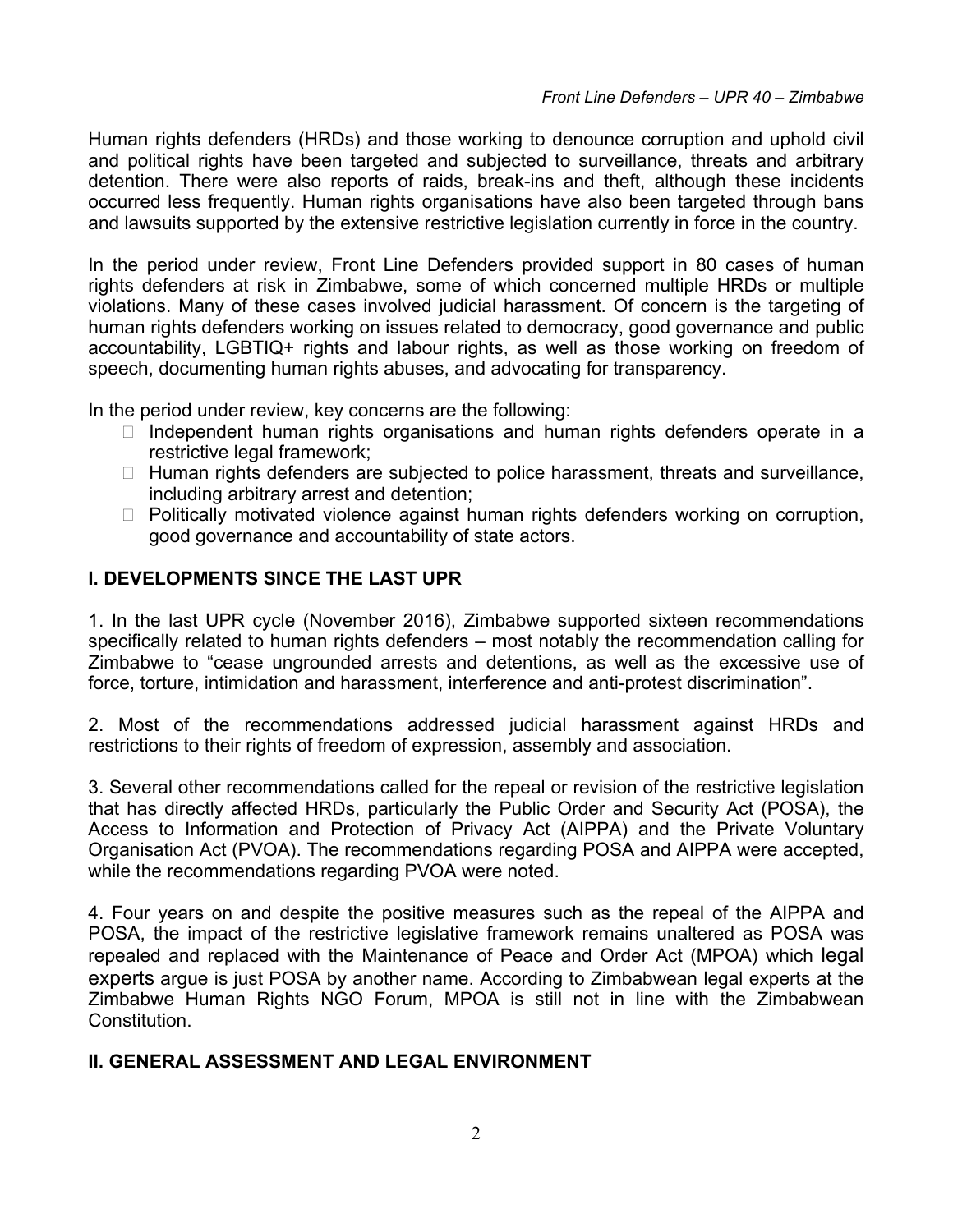5. During the period under review, there was often abuse of sections of the Criminal Law (Codification and Reform) Act, notably section 22(2)(a)(iii) "subverting constitutional government", section 37 "participating in gathering with intent to promote public violence, breaches of the peace or bigotry", and section 31 (a)(ii), "incitement to commit public violence". These provisions were used as the bases for trumped up charges against HRDs for doing their peaceful work as members of the civil society.

6. On 27 May 2019, seven HRDs were arrested as they were returning from attending <sup>a</sup> civil society workshop. The workshop was <sup>a</sup> training on civil engagement with <sup>a</sup> focus on effective advocacy and communication strategies, organised by the Centre for Applied Nonviolent Action and Strategies (CANVAS). The HRDs were arrested and released on bail after being charged with 'subverting constitutional government' as defined in section 22(2)(a)(iii) of the Criminal Law Act. The defenders arrested were from various backgrounds and worked on different issues, from local governance to corruption, citizen participation, peace building , girls' rights, women'<sup>s</sup> rights, and the rights of female prisoners. The seven HRDs were in and out of court for <sup>a</sup> year before being removed from remand, though the case is still open.

7. On 20 July 2020, <sup>a</sup> human rights defender and journalist, Hopewell Chin'ono was arbitrarily arrested at his home in Harare and charged with 'incitement to commit public violence' as defined under section 31 (a)(ii) of the Criminal Law Act. The defender is an investigative journalist and human rights defender, his work primarily focuses on investigating and exposing corruption and the mismanagement of the economic crisis in Zimbabwe. The charges against the HRD are in relation to posts he made on social media, calling on citizens to participate in the anti-corruption demonstrations that took place on 31 July around the country. Authorities and the investigating officer on the case claimed that the posts incited people to participate in gatherings that would promote <sup>a</sup> breach of the peace, and that the aim of these demonstrations was to overthrow the Government of Zimbabwe. The aim of the protests however, was to denounce corruption, mismanagement of the economic crisis and the lack of reforms by the government. On 19 May 2021, Zimbabwe'<sup>s</sup> High Court quashed charges of communicating false information levelled against the journalist and human rights defender.

8. On 15 December 2018, <sup>a</sup> number of HRDs belonging to the Amalgamated Rural Teachers Union of Zimbabwe (ARTUZ) defending the right to education in rural areas of Zimbabwe and labour rights, saw the start of <sup>a</sup> long series of harassment from the government. The Union advances the interests of teachers in rural schools. Four HRDs belonging to this trade union were arrested in 2019 during <sup>a</sup> meeting held ARTUZ. The defenders were charged with "participating in gathering with intent to promote public violence, breaches of the peace or bigotry", punishable under Section 37 of the Criminal Law Act.

#### **III. POLICE HARASSMENT, THREATS AND SURVEILLANCE**

9. In the period under review, harassment, threats and surveillance of human rights defenders persisted. The negligence of law enforcement in pursuing cases of harassment against defenders, and in some cases law enforcement'<sup>s</sup> harassment of defenders, creates <sup>a</sup> hostile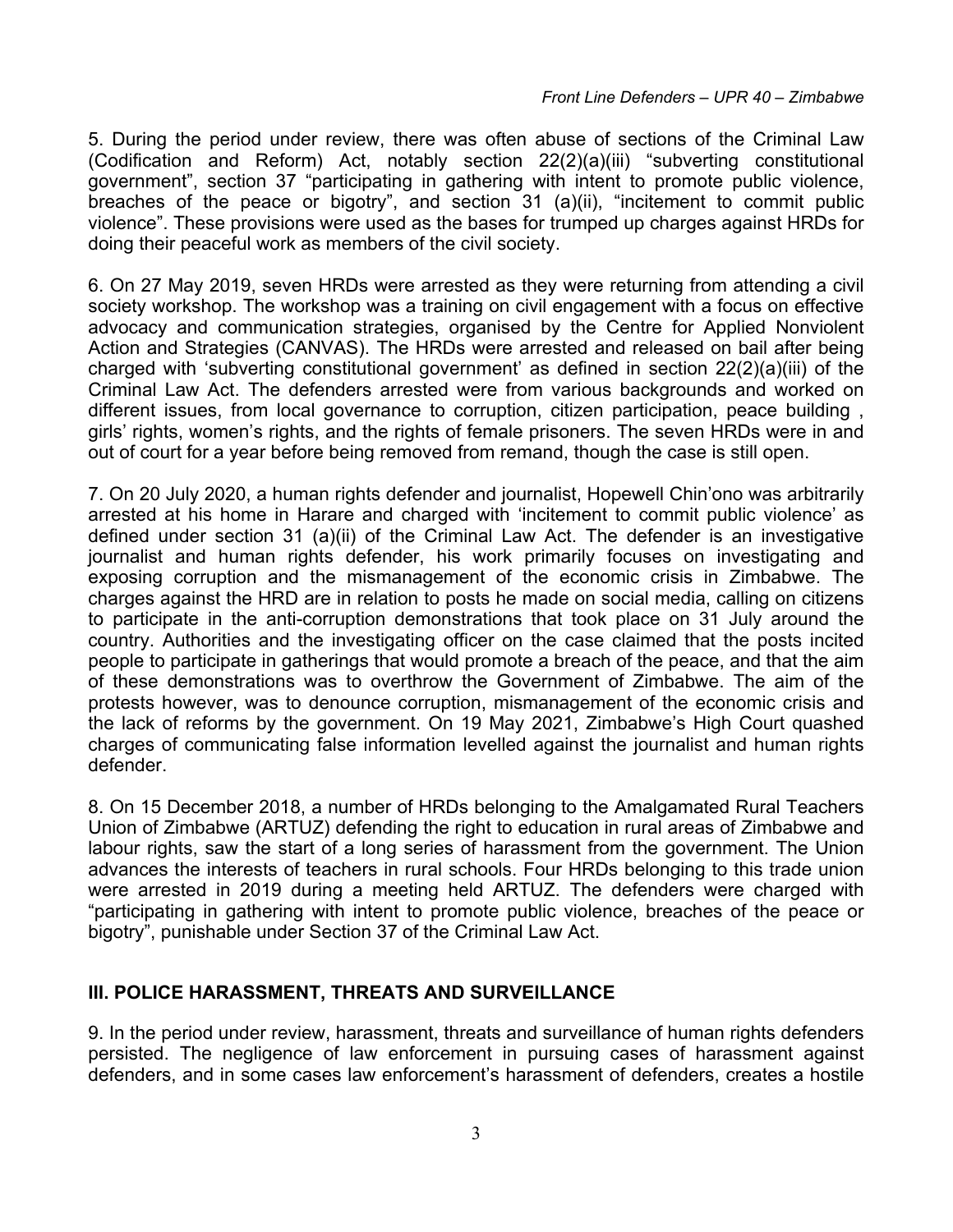environment for human rights defenders. Physical and online surveillance contributed to silencing and often resulted in HRDs relocating for the sake of their safety.

10. On 4 April 2020, three environmental rights defenders in Zimbabwe working for three different organisations, Tatenda Maposa (Girl Child Empowerment of Zimbabwe), Blessing Matasva (Green Institute) and Lavender Chatambalala (Divine Foundation Trust), reported being threatened by unidentified individuals. Since the COVID-19 related shutdown, residents in the town of Chiredzi have been cut off from water and there have been reports of police brutality against women and girls who tried to find alternative water sources at community boreholes. The three defenders wrote two joint letters to local authorities to draw attention to this problem. On the evening of the day these letters were delivered, the defenders received anonymous calls threatening them and accusing them of inciting residents to disregard the shutdown. The callers threatened to take unspecified actions against the defenders. One of the defenders was summoned to the police station for questioning, she was asked if her defense of Chiredzi residents' rights was politically motivated, and she was asked who is "funding" her. Her cellphone was confiscated, and she was physically assaulted by officers before being released; officers threatened to take actions against the other HRDs who cowrote the letters. The WHRD returned to <sup>a</sup> safe place and was informed by relatives to not return to her home as they had spotted an unmarked car outside her house. The three HRDs went into hiding as <sup>a</sup> result of these threats and harassment.

11. On Friday, 26 June 2020, <sup>a</sup> group of human rights defenders visited <sup>a</sup> HRD who was being held at <sup>a</sup> Masvingo police station in an act of solidarity. After the stop at the police station, they proceeded to attend <sup>a</sup> stakeholder meeting hosted by <sup>a</sup> partner organisation. Upon departure from the meeting, the vehicle they were traveling in was blocked by <sup>a</sup> car without registration plates, with armed men demanding to know what they were discussing. Realising danger, the defenders sped around the city centre hoping to seek refuge at any easily accessible safe place. Realising that there were now two vehicles in pursuit and that they were running out of fuel, the HRDs headed to <sup>a</sup> residential location in hope to find safe haven with <sup>a</sup> colleague. After having their path blocked by the vehicles pursuing them, the HRDs fled their car and, with help from citizens, managed to escape.

12. On 7 May 2021, WHRD, Paidamoyo Masaraure was arrested for wearing <sup>a</sup> Zimbabwe National Students Union (ZINASU) shirt. ZINASU is <sup>a</sup> non-partisan organisation that advocates for academic freedoms and student rights in Zimbabwe. After her release, she found herself under surveillance as she noticed unmarked vehicles following her. As <sup>a</sup> result, she started on online campaign #iwearmyzinasutshirt which is aimed at encouraging students to organize and promote democracy. The defender has also received several anonymous calls threatening her to stop her work. Due to the risks to her safety, she has been forced to go into hiding.

13. On 14 June 2021, <sup>a</sup> WHRD Alice Kuvheya was arrested at St Mary'<sup>s</sup> Police Station in Chitungwiza upon presenting herself in the presence of <sup>a</sup> lawyer. The police had been looking for her at her home for <sup>a</sup> week and she had gone into hiding to allow the situation to deescalate. The arrest comes only four days after the WHRD, on behalf of Chitungwiza Residents Trust, had obtained <sup>a</sup> court order stopping the local and central governments from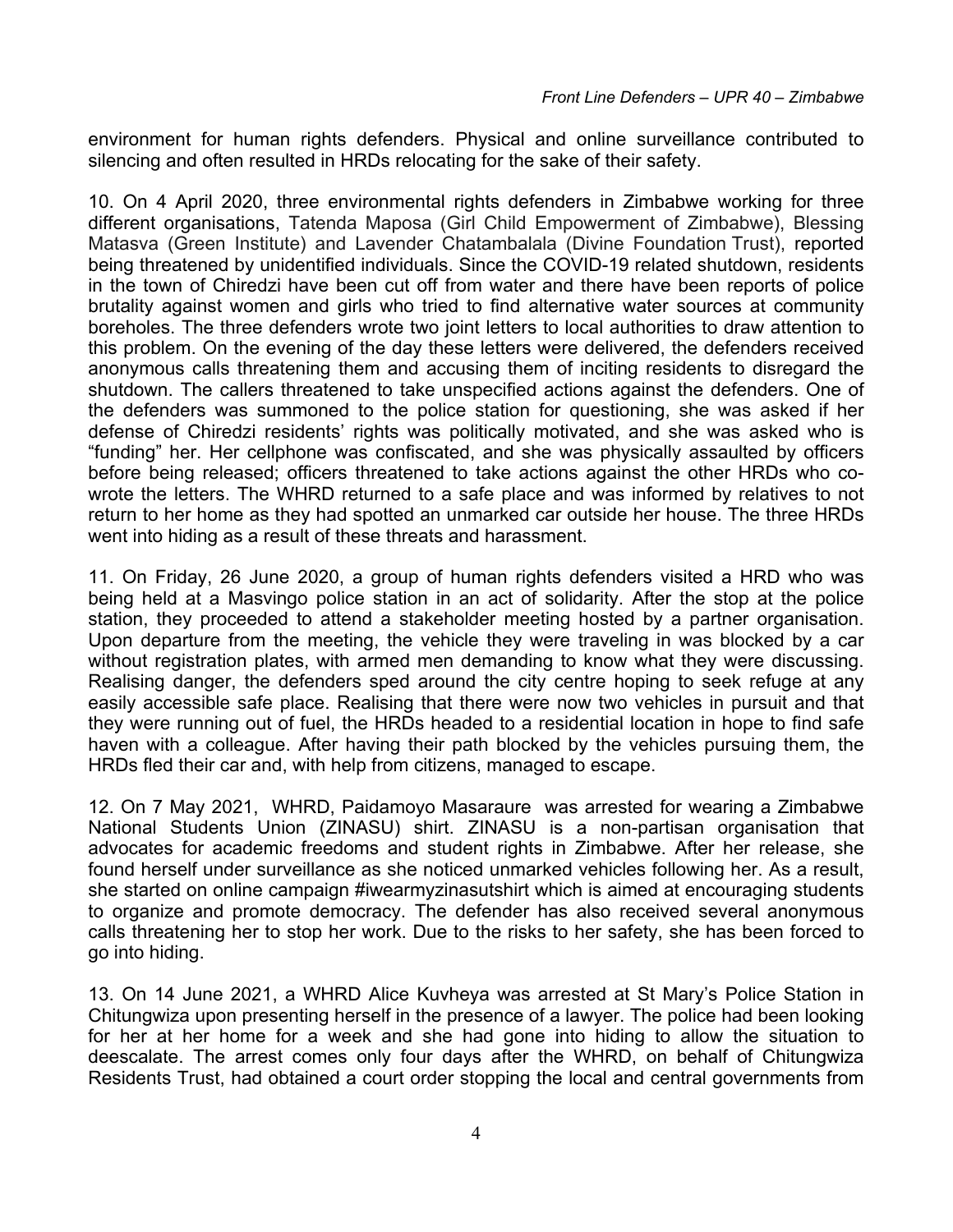demolishing informal trade structures and homes in Chitungwiza and Harare.

#### **IV. HUMAN RIGHTS DEFENDERS WORKING ON ELECTIONS**

**14.** The continued portrayal of human rights defenders working on elections, good governance and citizen participation as members or agents of the political opposition presents clear roadblocks to their peaceful and legitimate work as HRDs. The repercussions for expressing criticism of the government limits the freedom of speech of HRDs. Additionally, there is <sup>a</sup> pattern of charging HRDs with trumped up charges of "incitement to public violence".

16. In August 2018, **Makomborero Haruzivishe** was forced into hiding after denouncing the violations committed by the national army following the 31 July 2018 elections. The HRD works for an organisation promoting citizen participation, especially of young people, towards <sup>a</sup> democratic society. His name was added to <sup>a</sup> list of people wanted by the police/army after denouncing post-electoral violence and killings. In April 2021, the defender was convicted for "inciting public violence and resisting arrest", he was sentenced to 14 months in jail.

17. Journalist and pro-democracy activist, Itai Dzamara, remains forcibly disappeared almost seven years after his abduction on 9 March 2015 by five unidentified men from <sup>a</sup> barber shop in Harare'<sup>s</sup> suburb of Glenview. The police have failed to fully comply with orders from the High Court to investigate the disappearance of the HRD, and the authorities deny any involvement in his disappearance.

## **V. RECOMMENDATIONS**

Front Line Defenders calls upon the member states of the UN Human Rights Council to urge the Zimbabwean authorities to prioritise the protection of human rights defenders and in doing so to:

- a) Guarantee in all circumstances that all human rights defenders in Zimbabwe are able to carry out their legitimate human rights activities without fear of reprisals and free of all restrictions including judicial harassment, and ensure full respect for the UN Declaration on Human Rights Defenders;
- b) Publicly recognise the positive and legitimate role played by human rights defenders in Zimbabwe;
- c) Accept and fully implement the UPR recommendations on human rights defenders in <sup>a</sup> transparent and participatory manner with full involvement of human rights defenders at all levels;